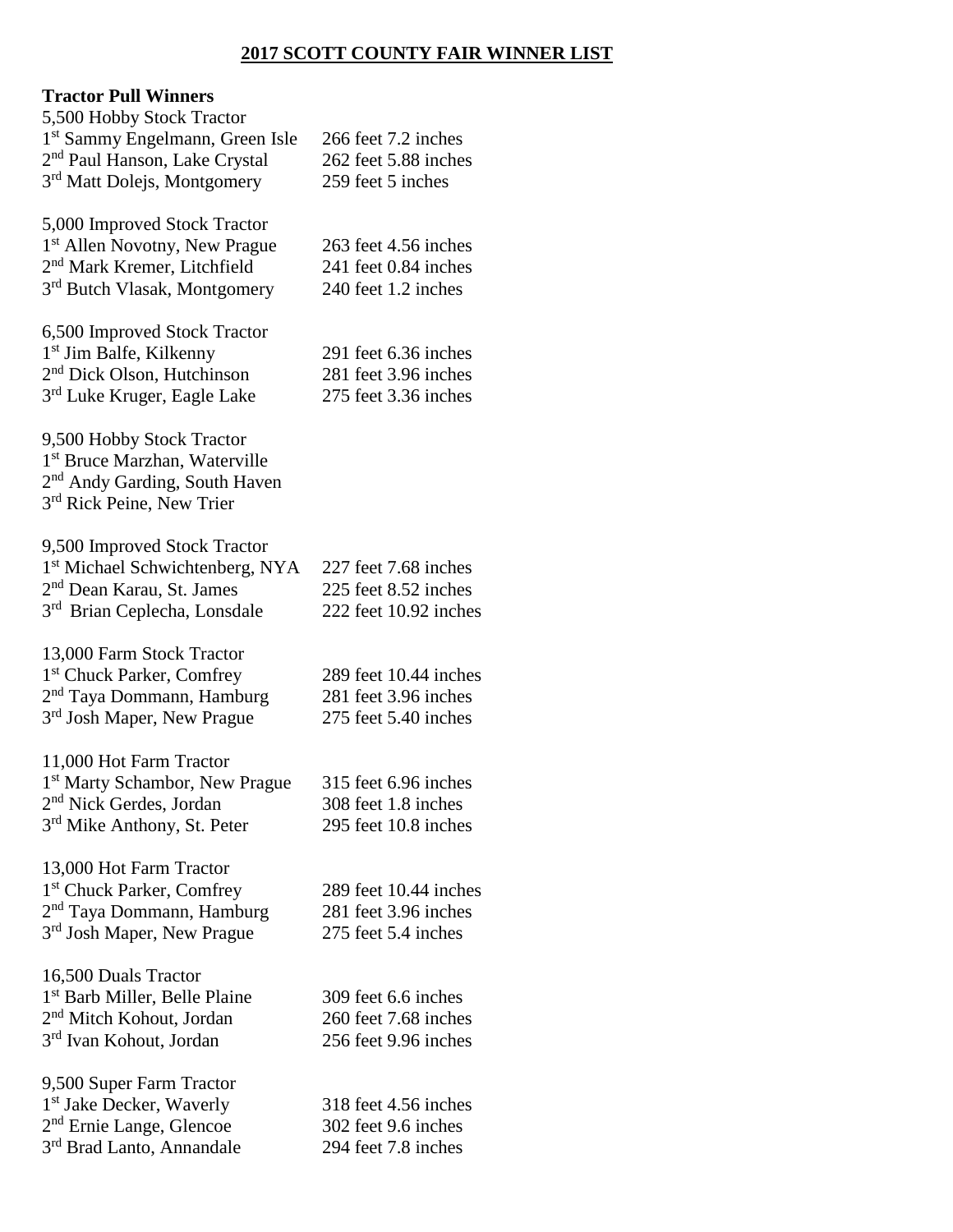| 5,800 Street Modified Pick-Ups              |                      |
|---------------------------------------------|----------------------|
| 1 <sup>st</sup> Greg Hoen, Cologne          | 310 feet 1.92 inches |
| 2 <sup>nd</sup> Harry Pemrick, Faribault    | 308 feet 8.52 inches |
| 3 <sup>rd</sup> Joe Frandrup, Cottage Grove | 305 feet 7.32 inches |

6200 Superstock 4WD Pick-Ups 1 st Nick Molnau, NYA 327 feet 10.44 inches 2<sup>nd</sup> Rodney Schaufler, Buffalo Lake 311 feet 0.12 inches 3<sup>rd</sup> Ryan Molnau, Plato 306 feet 11.28 inches

8,200 Street Modified Diesel Pick-Ups

| 1 <sup>st</sup> Kyle Huer, New Germany | 328 feet 0.96 inches  |
|----------------------------------------|-----------------------|
| $2nd$ Bo Schultz, Trimont              | 311 feet 11.28 inches |
| 3 <sup>rd</sup> Dilon Hedlund, St. Joe | 295 feet 7.8 inches   |

| <b>Stock Road Semis</b>                 |                      |
|-----------------------------------------|----------------------|
| 1 <sup>st</sup> Heath Herman, Jordan    | 399 feet 3.84 inches |
| 2 <sup>nd</sup> Scott Cornelius, Jordan | 395 feet 7.92 inches |
| 3 <sup>rd</sup> Eric Gostomczik, Kasota | 390 feet 1.32 inches |

| 233 feet 0 inches    |
|----------------------|
| 226 feet 2.88 inches |
| 212 feet 5.88 inches |
|                      |

Open Semi Truck 1 st Luke Cornelius, Arlington 288 feet 10.8 inches

#### **4-H Haybale Decorating Contest**

1 st Belle Plaine 4-H 2<sup>nd</sup> 4-H Horse Club 3<sup>rd</sup> Credit River Comets

### **4-H Face in Hole Board Creation Contest**

1<sup>st</sup> New Prague Boosters 2<sup>nd</sup> Belle Plaine 4-H 3<sup>rd</sup> Helena Helpers

### **Strongman Competition**

Heavyweight 1 st Jason Stordahl, East Grand Forks 2<sup>nd</sup> William Stuart, Stevens Point 3<sup>rd</sup> Matthew Moeller, Burnsville

Lightweight 1<sup>st</sup> Ben Hanson, Eagan 2<sup>nd</sup> Brad Anderson, Zimmerman 3<sup>rd</sup> Jonny Hansen, Rogers

Womens' 1 st Paige Woldt, Shoreview 2<sup>nd</sup> Melissa Schmit, Plymouth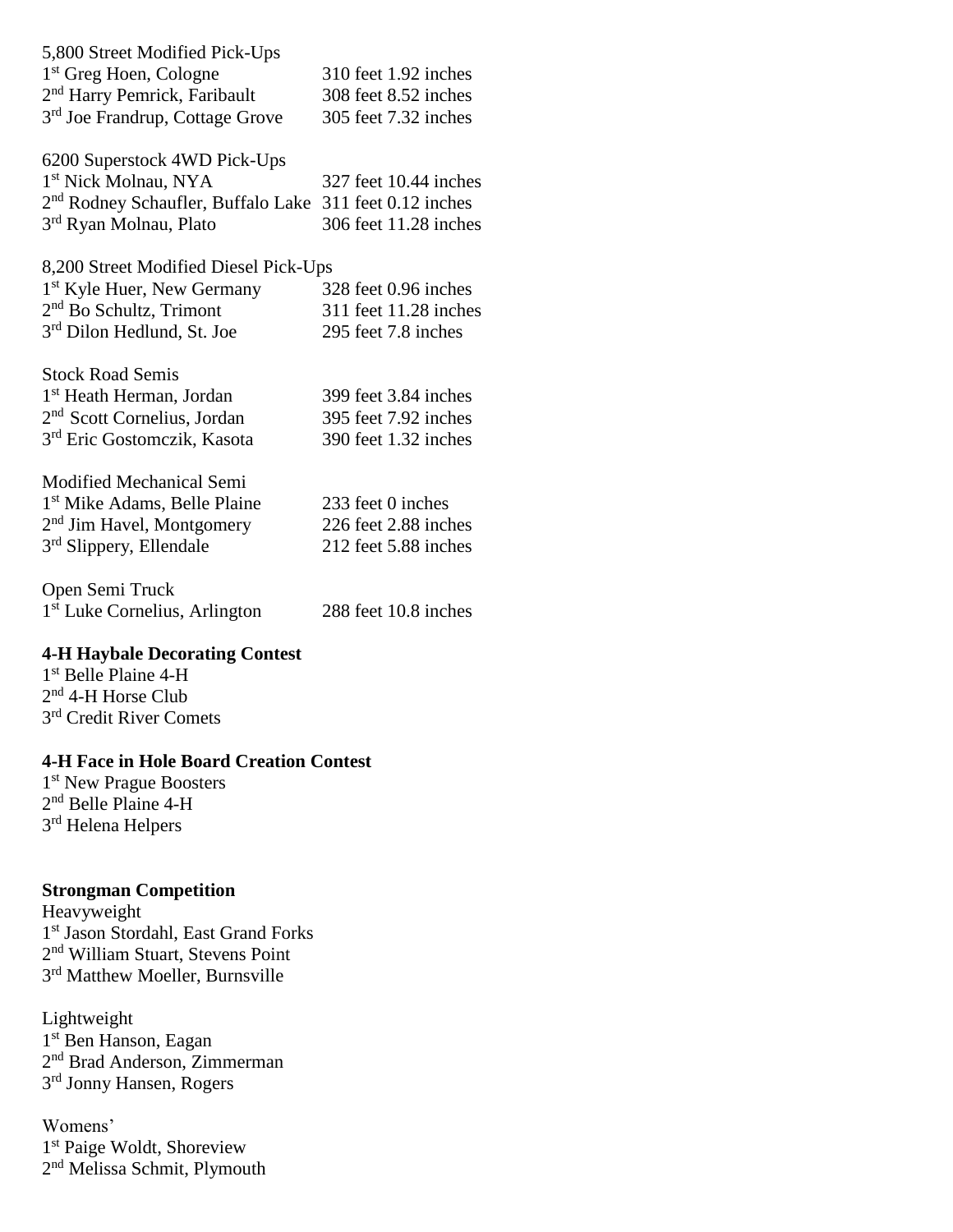**Kids' Pedal Pull** Age 4 1st Cody Hentges, Jordan 2<sup>nd</sup> Hosana Gregory – Jordan 3 rd Ezra Jensen - Carver

Age 5 1<sup>st</sup> Luke Hennen, Belle Plaine 2<sup>nd</sup> Lincoln Kelm, Belle Plaine 3<sup>rd</sup> Lean Fennern, Shakopee

Age 6 1<sup>st</sup> Colton Fiddle, Montgomery 2<sup>nd</sup> Levi Schreiber, Elgin 3<sup>rd</sup> Natalie Bachmeier, New Prague

Age 7 1<sup>st</sup> Henry Hennen, Belle Plaine 2<sup>nd</sup> Terry Conkline, Belle Plaine 3<sup>rd</sup> Eli Shawaskosky, Savage

Age 8 1 st Kayla Olson, Green Isle 2<sup>nd</sup> Mallory Kelm, Belle Plaine 3<sup>rd</sup> Tucker Marshall, Shakopee

Age 9 1<sup>st</sup> Jack Schreiber, Elgin 2<sup>nd</sup> Tristen Waskosky, Savage 3<sup>rd</sup> Sven Starbakken, Princeton

Age 10 1 st Brook Zurn, Prior Lake 2<sup>nd</sup> Landary Kelm, Belle Plaine 3<sup>rd</sup> Roland Platzer, Mayer

Age 11 1<sup>st</sup> Richard Gregory, Jordan

### **Talent Show**

1 st Place Preteen – Lauren Cameron, Rosemount 2 nd Place Preteen – Asgerami Semkoff, Shakopee 3 rd Place Preteen – Sami Tiede, LeCenter

1<sup>st</sup> Place Teen- Angela Schoebauer and group, New Prague 2<sup>nd</sup> Place Teen - Taylor Kraemer, Prior Lake 3<sup>rd</sup> Place Teen - Bob Hamilton, Shakopee

1 st Place Open – Tim Bowers, Savage